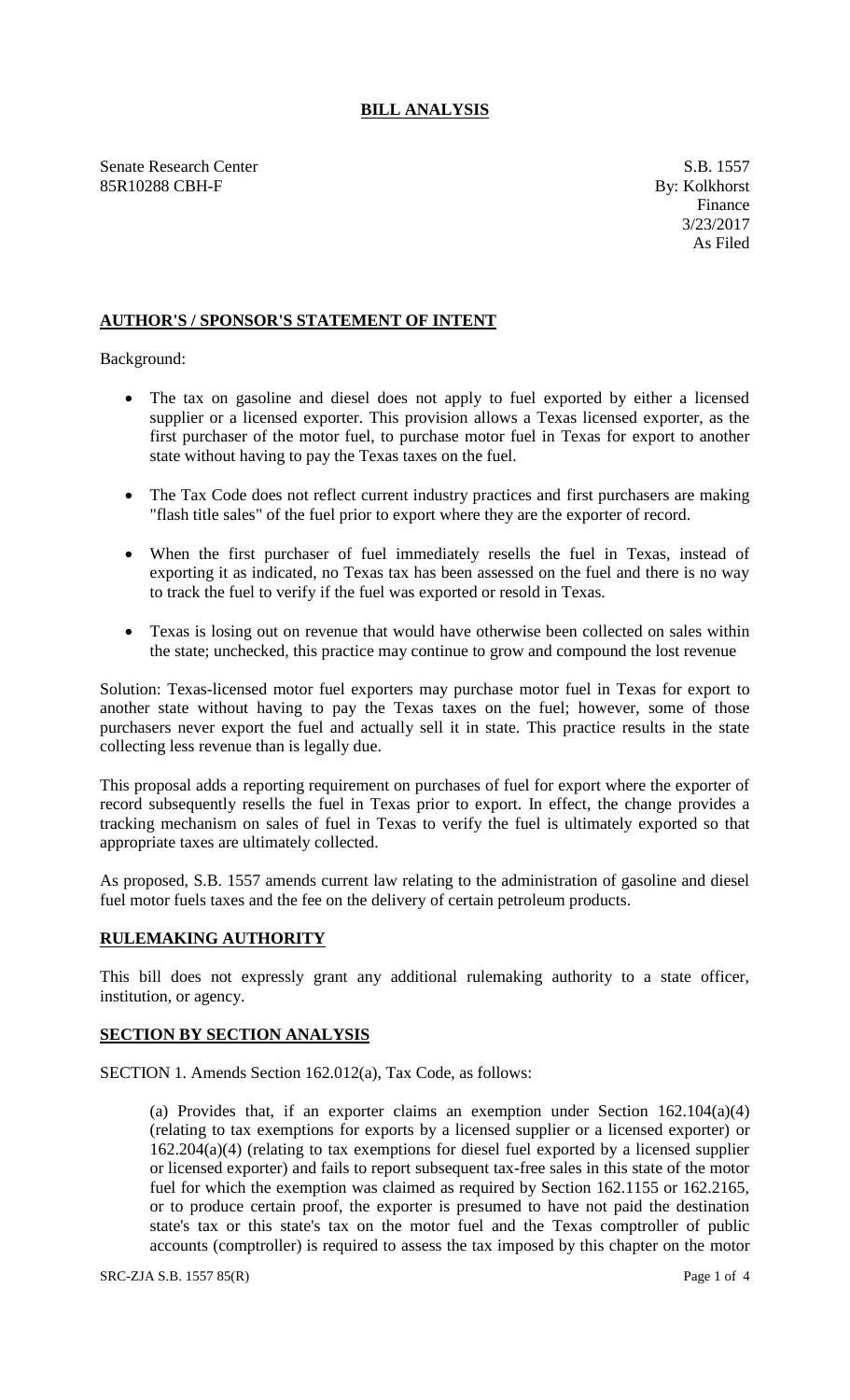fuel against the exporter, rather than provides that, if an exporter claims an exemption under Section  $162.104(a)(4)(B)$  (relating to tax exemptions for gasoline exported in certain situations) or 162.204(a)(4)(B) (relating to tax exemptions for diesel fuel exported in certain situations) and fails to produce certain proof, the exporter is presumed to have not paid the destination state's tax or this state's tax on the exported motor fuel and the comptroller is required to assess the tax imposed by this chapter on the exported motor fuel against the exporter.

SECTION 2. Amends Section 162.101, Tax Code, by adding Section (e-1), as follows:

(e-1) Provides that, if gasoline exempt from taxation under Section 162.104(a)(4) or (7) (relating to tax exemptions for gasoline exports to a foreign county) is sold in this state to a person who does not hold a license under Section 162.105(1) (relating to the requirement for a person to obtain a license before conducting the activities of a certain supplier), (2) (relating to the requirement for a person to obtain a license before conducting the activities of a permissive supplier), (3) (relating to the requirement for a person to obtain a license before conducting the activities of a distributor), (4) (relating to the requirement that a person obtained a license before conducting the activities of an importer), or (6) (relating to the requirement that a person obtain a license before conducting the activities of an exporter), the gasoline loses its tax-exempt status and a tax is imposed on the gasoline at the time of sale and the person selling the gasoline is liable for and is required to collect the tax.

SECTION 3. Amends Sections 162.104(a), (d), and (f), Tax Code, as follows;

(a) Provides that tax imposed by this subchapter (Gasoline Tax) does not apply to certain gasoline, including gasoline exported by either a licensed supplier or a licensed exporter from this state to any other state, provided that the bill of lading indicates the destination state and the supplier collects the destination state tax, rather than provided that, for gasoline in a situation described by Subsection (d), the bill of lading indicates the destination state and the supplier collects the destination state tax, or, for gasoline in a situation described by Subsection (e), the bill of lading indicates the destination state, the gasoline is subsequently exported, and the exporter is licensed in the destination state to pay that state's tax and has an exporter's license issued under this subchapter.

(d) and (f) Makes conforming changes.

SECTION 4. Amends Section 162.115(d), Tax Code, to replace a reference to Section 162.104(a)(4)(B) with Section 162.104(a)(4).

SECTION 5. Amends Subchapter B, Chapter 162, Tax Code, by adding Section 162.1155, as follows:

Sec. 162.1155. DUTY TO REPORT SUBSEQUENT SALES OF TAX-FREE GASOLINE PURCHASED FOR EXPORT. (a) Requires a person who engages in a certain gasoline transaction to report that transaction to the comptroller as required by this section. Requires each seller to report the transaction to the comptroller as required by this section, if the gasoline is subsequently sold one or more times in this state before export and tax-free to a person who holds a license under Section 162.105(1), (2), (3), (4), or (6).

(b) Requires each person who sells tax-free gasoline in this state in a transaction described by Subsection (a) to provide certain information to the comptroller.

(c) Requires the sales invoice for each transaction described by Subsection (a) to include the seller's and purchaser's names and the original bill of lading number.

(d) Requires a person required to report a transaction under Subsection (a) to report the transaction on a form prescribed by the comptroller and with the return required by Section 162.114 (Returns and Payments).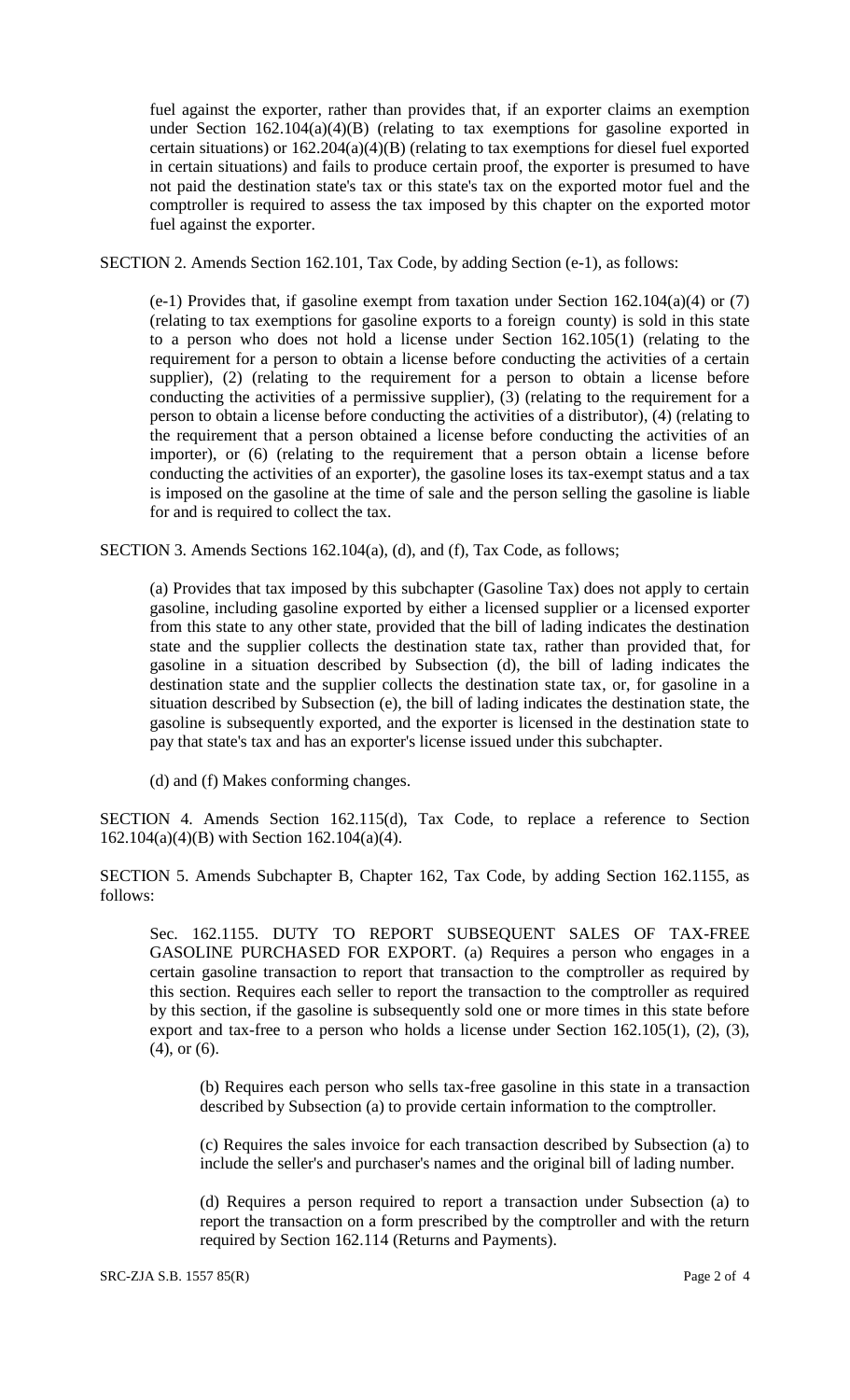SECTION 6. Amends Section 162.201, Tax Code, by adding Subsection (e-1), as follows:

(e-1) Provides that, if diesel fuel exempt from taxation under Section 162.204(a)(4) or (7) is sold in this state to a person who does not hold a license under Section 162.205(1) (relating to the requirement that a person obtain a license before conducting the activities of a supplier), (2) (relating to the requirement that a person obtain a license before conducting the activities of a permissive supplier), (3) (relating to the requirement that a person obtain a license before conducting the activities of a distributor), (4) (relating to the requirement that a person obtain a license before conducting the activities of an importer), or (6) (relating to the requirement that a person obtain a license before conducting the activities of an exporter), the diesel fuel loses its tax-exempt status and a tax is imposed on the diesel fuel at the time of sale and the person selling the diesel fuel is liable for and is required to collect the tax.

SECTION 7. Amends Sections 162.204(a), (d), and (f), Tax Code, as follows:

(a) Provides that the tax imposed by this subchapter (Diesel Fuel Tax) does not apply to certain diesel fuel, including diesel fuel exported by either a licensed supplier or a licensed exporter from this state to any other state, provided that the bill of lading indicates the destination state and the supplier collects the destination state tax, rather than provided that, for diesel fuel in a situation described by Subsection (d), the bill of lading indicates the destination state and the supplier collects the destination state tax, or, for diesel fuel in a situation described by Subsection (e), the bill of lading indicates the destination state, the diesel fuel is subsequently exported, and the exporter is licensed in the destination state to pay that state's tax and has an exporter's license issued under this subchapter.

(d) and (f) Makes conforming changes.

SECTION 8. Amends Section 162.216(d), Tax Code, to replace a reference to Section 162.204(a)(4)(B) with Section 162.204(a)(4).

SECTION 9 Amends Subchapter C, Chapter 162, Tax Code, by adding Section 162.2165, as follows:

Sec. 162.2165. DUTY TO REPORT SUBSEQUENT SALES OF TAX-FREE DIESEL FUEL PURCHASED FOR EXPORT. (a) Requires a person who engages in certain diesel fuel transactions to report that transaction to the comptroller as required by this section. Requires each seller to report the transaction to the comptroller as required by this section, if the diesel fuel is subsequently sold one or more times in this state before export and tax-free to a person who holds a license under Section 162.205(1), (2), (3), (4), or (6).

(b) Requires each person who sells tax-free diesel fuel in this state in a transaction described by Subsection (a) to provide certain information to the comptroller.

(c) Requires the sales invoice for each transaction described by Subsection (a) to include the seller's and purchaser's names and the original bill of lading number.

(d) Requires a person required to report a transaction under Subsection (a) to report the transaction on a form prescribed by the comptroller and with the return required by Section 162.215 (Returns and Payments).

SECTION 10. Amends Section 162.401, Tax Code, by adding Subsection (e), as follows:

(e) Requires a person who fails to report a subsequent sale in this state of tax-free motor fuel purchased for export as required by Section 162.1155 or 162.2165 to pay for each sale that is not reported a penalty equal to the greater of \$2,000 or five times the amount